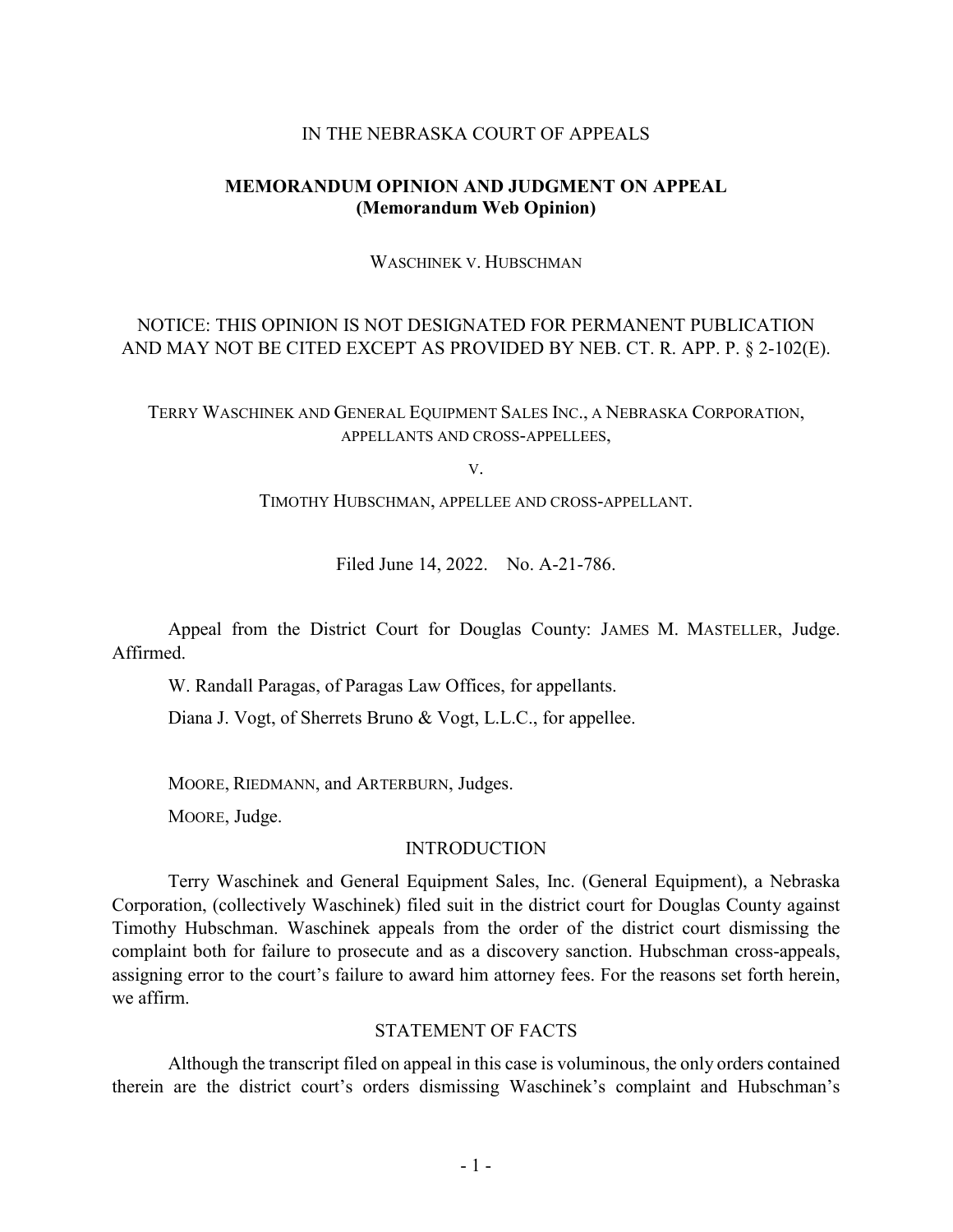counterclaims. Likewise, the transcript does not contain all of the many motions filed by the parties. In the court's order dismissing Waschinek's complaint, the court stated that "[i]n order to accurately relate the case's tortuous procedural history," it was taking judicial notice of "all filings in this case." The court then proceeded to give a detailed recitation of the nearly 6 year procedural history of the case up to that point. The following procedural history incorporates the court's recitation, as well as the affidavit of Hubschman's attorney received in evidence at the hearing on his final motion to dismiss.

On November 4, 2015, Waschinek filed a complaint in the district court, setting forth multiple causes of action against Hubschman arising out of their ownership interests in General Equipment. Hubschman's initial answer and counterclaim are not included in the record on appeal.

Hubschman served discovery requests on Waschinek on December 4, 2015, one month after Waschinek's complaint was filed. On January 6, 2016, Waschinek responded to Hubschman's first request for admissions but did not respond to the first set of interrogatories or first request for production of documents. On March 9, 2016, Hubschman filed a motion to compel, asking the district court to enter an order compelling Waschinek's responses to Hubschman's first set of interrogatories and request for production of documents, served on December 4, 2015. Shortly thereafter, Waschinek filed responses to these discovery requests.

On May 23, 2016, Hubschman filed a motion seeking to amend his answer and counterclaim and a motion to disqualify the law firm then representing Waschinek. Hearings on all of Hubschman's motions were scheduled for June 9. Waschinek subsequently filed motions seeking to continue the hearing on Hubschman's pending motions and then filed an amended notice of hearing indicating that all motions previously scheduled for hearing on June 9 were reset for hearing on June 28.

On June 21, 2016, Hubschman filed an amended motion to compel, asking the district court to enter (1) an order finding that any objections in the responses to requests for production of documents and interrogatories were waived because the objections were not made within the time specified in the Nebraska discovery rules; (2) an order directing Waschinek to fully respond to specified interrogatories; (3) an order directing Waschinek to provide all documents requested in response to specified requests for production; and (4) an order awarding Hubschman his fees and costs incurred in bringing the motion. Waschinek filed his first supplemental responses to Hubschman's discovery requests 2 days later, however, according to Hubschman's attorney, these supplemental responses were deficient.

Hubschman rescheduled the hearing on his pending motions to July 20, 2016. The district court granted Hubschman's motion to amend his answer and counterclaim and specified that the amended motion to compel was "held in abeyance" and the motion to disqualify would "be set for evidentiary hearing." Thereafter, Hubschman filed an amended answer and counterclaim, and Waschinek filed an answer to the counterclaim. In November, Waschinek's counsel filed a withdrawal notice, indicating that Waschinek would be seeking new counsel, which action "apparently mooted Hubschman's pending [m]otion to [d]isqualify." Waschinek's new attorney entered his appearance on April 3, 2017, and we note that he continues to represent Waschinek on appeal.

The district court entered a proposed scheduling order on May 19, 2017, which was also signed by the parties' attorneys, and specified that the parties had agreed that the deadline to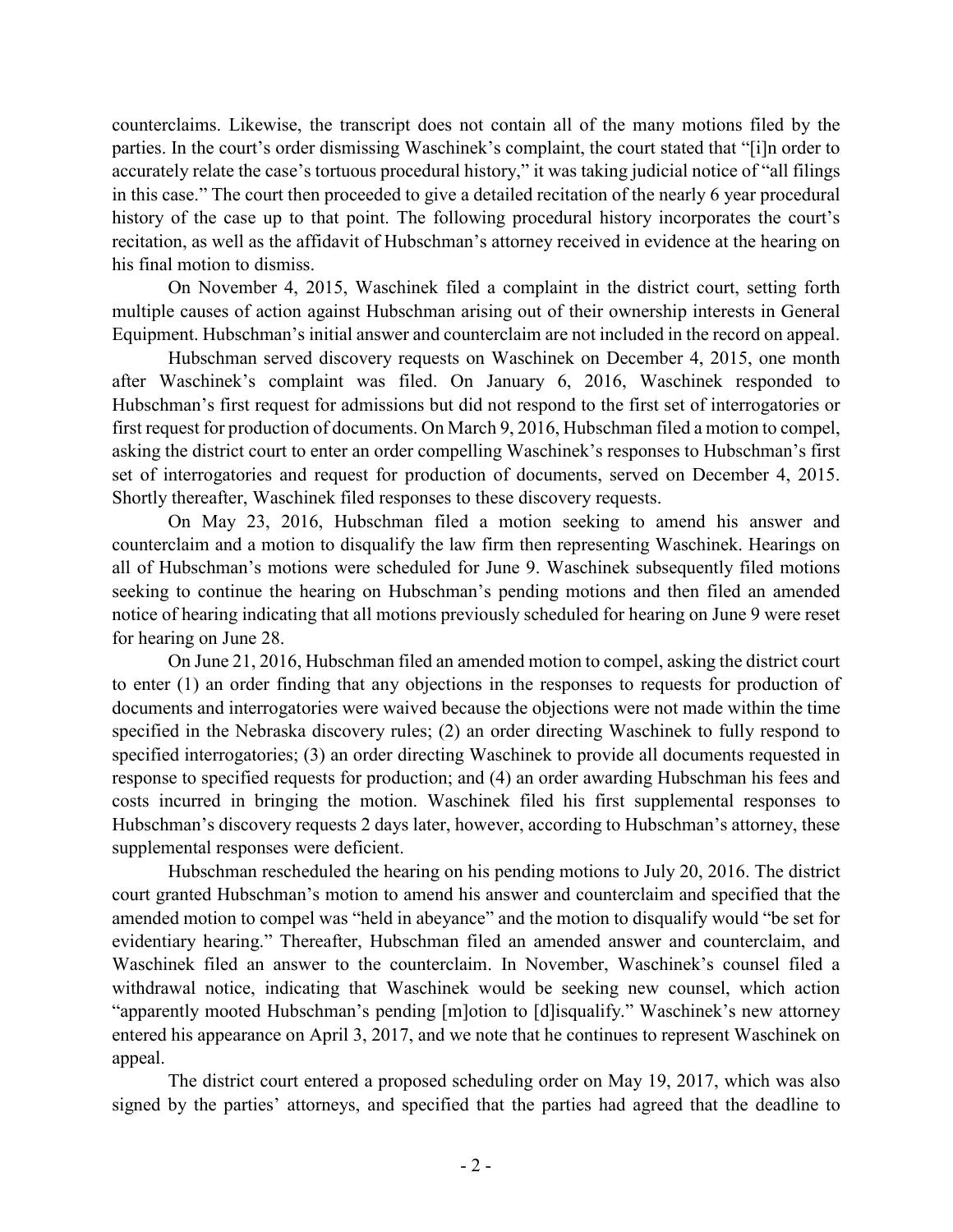"complete fact discovery" was February 2, 2018, and that they "must be prepared for trial by not later than June 1." In June 2018, the court filed a pretrial order scheduling the jury trial to begin on September 10. However, the judge originally assigned to the case died in August, and the parties jointly sought a continuance of the scheduled trial date. Thereafter, the case was reassigned to a different judge, a pretrial conference was scheduled for January 9, 2019, and trial was rescheduled to begin on February 4.

Hubschman filed a motion to dismiss on January 8, 2019, and an amended motion to dismiss on January 10, seeking dismissal of Waschinek's complaint for failure to respond to discovery and failure to comply with the district court's scheduling order. In his amended motion, Hubschman alleged (1) the suit was filed in November 2015 and Waschinek had failed to file an answer to Hubschman's amended answer and counterclaim filed in August 2016; (2) Waschinek had failed to provide supplemental discovery responses despite multiple requests; (3) the case had been on file without any active prosecution on the merits for more than 3 years; and (4) it was unfair to Hubschman to have the case remain on file without prosecution. Hubschman asked the court to dismiss the matter with prejudice.

On January 10, 2019, Hubschman also filed his second amended motion to compel, in which he again requested orders from the district court finding that any objections in the responses to requests for production of documents and interrogatories were waived due to their untimeliness, directing Waschinek to fully respond to certain interrogatories and to provide all documents requested in response to certain requests for production, and awarding attorney fees and costs to Hubschman.

An evidentiary hearing on Hubschman's second amended motion to compel and motion to dismiss was held before the district court on February 15, 2019. By that point, the jury trial had been rescheduled to March 11, and at the conclusion of the hearing, the court granted an oral motion made by Waschinek's attorney to continue the jury trial date to September 9. In its order of March 1, the court denied Hubschman's motion to dismiss but granted his second amended motion to compel, giving Waschinek 30 days to respond to Hubschman's discovery requests.

On May 15, 2019, Hubschman filed a motion seeking sanctions for Waschinek's failure to comply with the district court's order compelling supplemental discovery responses. In the motion for sanctions, Hubschman noted that the case had been filed in November 2015, and referenced the February 2019 hearing and the court's rulings on Hubschman's motions to dismiss and to compel, including the order directing Waschinek's attorney to respond to discovery requests within 30 days. Hubschman outlined the parties' communications about discovery in March and April and stated that as of the date of his motion for sanctions, Waschinek had "failed and refused" to provide supplemental discovery as ordered by the court. As a sanction, Hubschman asked the court to dismiss the case. According to the affidavit of Hubschman's attorney, Waschinek filed his second supplemental responses to Hubschman's discovery requests on June 13, but these responses were still deficient.

Although a hearing on Hubschman's motion for sanctions was scheduled for June 14, 2019, there was no order filed reflecting whether a hearing on the motion was actually held on that date.

On July 24, 2019, Hubschman served additional discovery requests on Waschinek (a second set of interrogatories, document requests, and requests for admissions). According to Hubschman's attorney, Waschinek failed to provide answers to Hubschman's second set of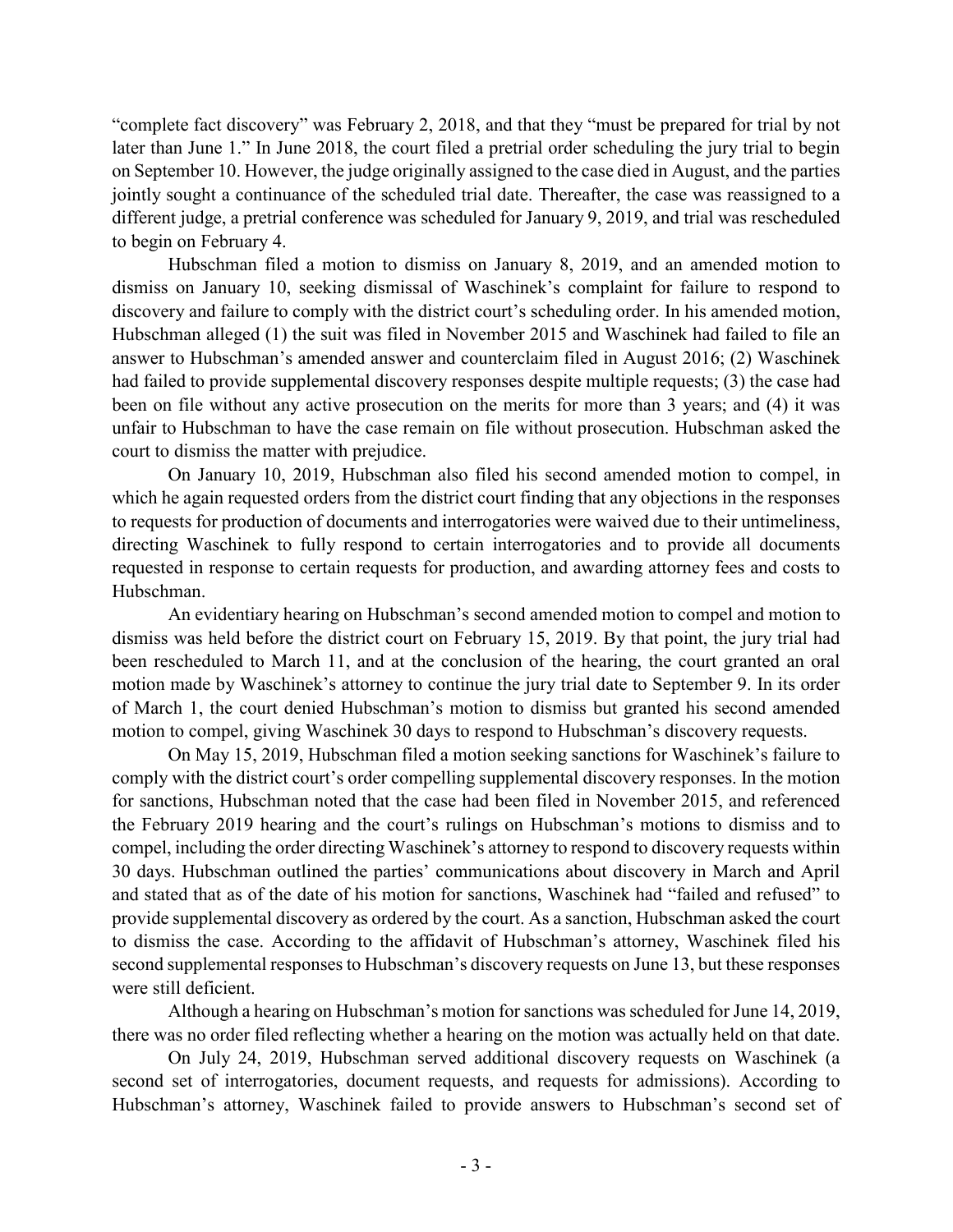interrogatories; responses to the other components of the July 2019 discovery requests were provided as indicated below.

In August 2019, Hubschman filed a motion to continue the September 9 jury trial date because of "an issue with [his] counsel's health," and the district court sustained the motion over objection by Waschinek and reset the jury trial for March 9, 2020.

Waschinek filed responses to Hubschman's July 2019 requests for admissions on December 10.

On January 29, 2020, Hubschman filed a motion to compel and for sanctions, requesting that the district court enter an order compelling Waschinek's responses to Hubschman's second set of interrogatories and request for production of documents, served in July 2019. Hubschman also asked the court to dismiss the case as a sanction for Waschinek's failure "to respond or object to the Interrogatories and Requests for Production of Documents that were served on July 24, 2019."

On February 12, 2020, the district court sustained a motion to continue trial filed by Hubschman in January "because [Hubschman] has a conflict that cannot be changed." The court ordered Waschinek to provide the requested discovery responses within 7 days, and on February 13, it filed a pretrial order resetting the jury trial to begin on December 9.

On May 21, 2020, Hubschman filed a motion for sanctions, alleging that as of May 19, Waschinek had not complied with the district court's February 12 order to respond to discovery within 7 days and asking the court to dismiss the case. Hubschman withdrew that motion on July 7, but on July 14, filed yet another motion for sanctions. In the July 14 motion for sanctions, Hubschman outlined relevant events occurring since the court's February 12 order, including Waschinek's failure to provide discovery responses within 7 days of that order and Hubschman's subsequent agreement to withdraw the May 21 motion for sanctions if Waschinek provided documents by July 13. Hubschman alleged that no documents were provided, that he could not take depositions due to Waschinek's failure to respond to discovery dating from July 2019, and that Waschinek's failure to respond to discovery was a continuation of the "longstanding failure to prosecute this case." As a sanction, Hubschman asked the court to dismiss the case, or alternatively, grant him leave to file a second amended answer and counterclaim.

On August 6, 2020, the district court heard Hubschman's July 14 motion for sanctions. In addition to hearing argument, the court received an affidavit from Hubschman's attorney, outlining the discovery proceedings in this case and communications between herself and Waschinek's attorney, and to which various supporting documents were attached. At the end of the hearing, the court announced its rulings from the bench. The court declined to dismiss Waschinek's complaint as a sanction, but it entered a sanction of \$500 against Waschinek's counsel to be paid to the law firm representing Hubschman. The court also granted Hubschman leave to file a second amended answer and counterclaim, which Hubschman did on August 24. The discussion at the hearing reflects that Waschinek's attorney was to draft the order reflecting these rulings and submit it to Hubschman's attorney for review before submitting it to the court. An order reflecting these rulings was not signed by the court until November 10. The final matter addressed at the August 2020 hearing was the upcoming trial date of December 9. The court stated that "[d]ue to the pandemic, all the civil cases, since we've restarted the jury trial[s], have been continued" and that based on the pandemic-related scheduling for criminal jury trials, a new date would need to be selected in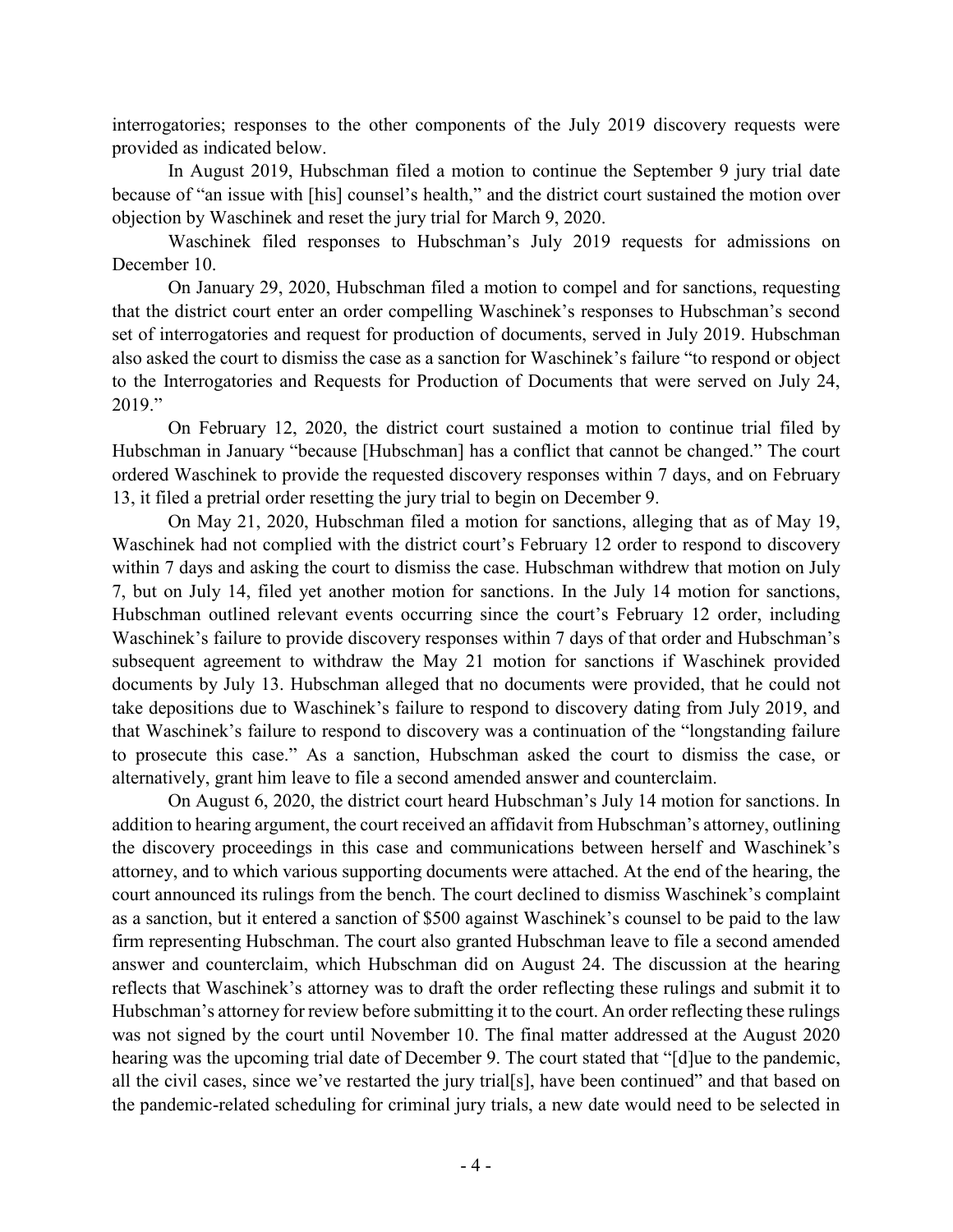this case. After further discussion between the parties and the court, they settled on a trial date of May 3, 2021. The court entered a pretrial order scheduling trial for that date. It entered a subsequent pretrial order in February 2021, resetting the jury trial to begin on August 16.

On April 29, 2021, Hubschman filed a verified application for contempt, outlining the history of the discovery process in this case to that point and Waschinek's failures to comply. Specifically, as relating to matters occurring since the August 2020 hearing and the district court's rulings made at that time, Hubschman alleged that Waschinek's attorney did not prepare the draft order as directed by the court, that Hubschman's attorney eventually prepared the draft order herself in November, and that it was the draft order she prepared that was then signed by the court. Hubschman further alleged that Waschinek's attorney had not paid the \$500 sanction as directed by the court at the August 2020 hearing. Finally, she alleged that as of April 2021, Waschinek had failed to provide written responses to interrogatories and document requests served in July 2019, and that the responses that had been provided were inadequate in various regards. Hubschman asked the court to issue an order to show cause why Waschinek and his attorney should not be held in contempt and asked the court to dismiss Waschinek's complaint as a sanction if the court found Waschinek and his counsel to be in contempt.

On April 29, 2021, the district court ordered Waschinek and his attorney to appear in court on May 28 to show cause why they "should not be held in contempt of this Court for failure to abide by multiple prior orders compelling discovery and an order imposing a sanction in the above-entitled matter." Waschinek did not appear for the hearing, but his attorney did appear, explaining that he had been with Waschinek that morning, had not read the show cause order closely, and offered to produce Waschinek for the court "at a moment's notice." The court received into evidence an affidavit of Hubschman's attorney and discussed various issues with the parties' attorneys, including whether dismissal of an action was a sanction permissible for a civil contempt. The court continued the show cause hearing to June 28 and ordered Waschinek and his attorney to appear at the continued hearing. The court's continuation of the show cause hearing was without prejudice to Hubschman "seeking sanctions on any other appropriate basis."

On May 28, 2021, Waschinek filed responses to Hubschman's July 2019 request for production of documents, but according to Hubschman's attorney, the responses to the second request for production were deficient.

On June 22, 2021, Hubschman filed a motion to dismiss for failure to prosecute and failure to timely comply with discovery, citing Neb. Ct. R. Disc. § 6-337 and the court's "inherent power to control its own docket." Hubschman detailed the history of the discovery proceedings in this case and Waschinek's failures to comply with discovery. Hubschman asked the court to dismiss the complaint "[b]ecause of the minimal effort [Waschinek has] put into pursuing this suit and [Waschinek's] continued refusal to provide discovery" as a discovery sanction and under the court's inherent powers for failure to prosecute. Hubschman also asked for an award of attorney fees and costs, stating that fees at that point exceeded \$15,000 and that the exact amount of fees with supporting documentation would be offered at the hearing, which hearing was scheduled for June 28 to coincide with the previously scheduled show cause hearing.

Both Waschinek and his attorney appeared for the June 28, 2021, hearing. By agreement of counsel, the district court found Hubschman's verified application for contempt to be moot and vacated the court's previously issued order to show cause. During the discussion establishing the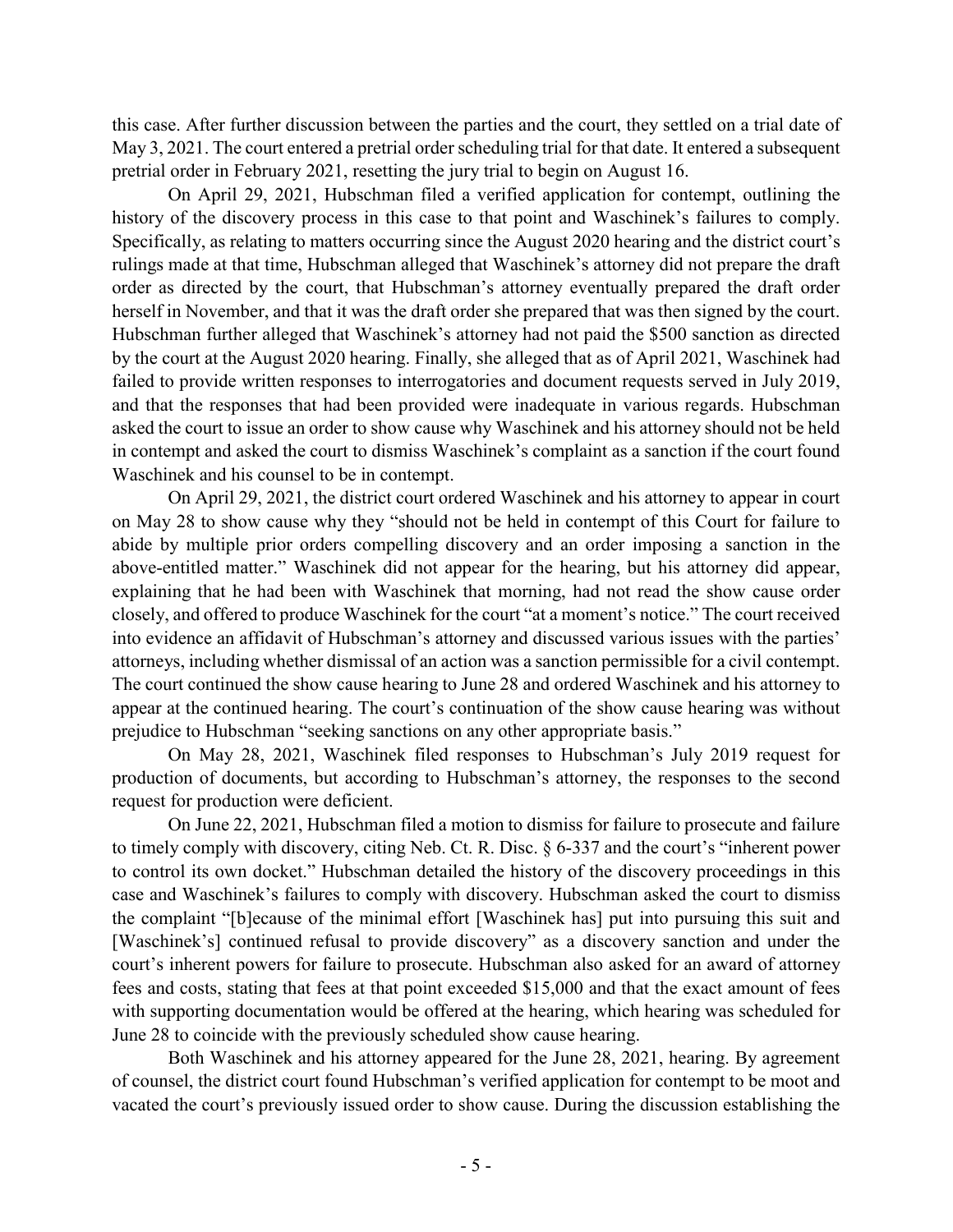mootness of the contempt application, Hubschman's attorney represented that Waschinek's attorney paid the outstanding sanction following the previous hearing (her affidavit received later in the hearing indicated that Waschinek's attorney paid the sanction levied in August 2020 on June 11, 2021). The hearing then proceeded with evidence and argument relating to Hubschman's June 2021 motion to dismiss. The court received into evidence affidavits from the parties' attorneys, and their briefs to the court were also made part of the record. The affidavit from Hubschman's attorney included the discovery timeline, details of Hubschman's failures to comply with discovery, with supporting documentation relating to discovery, as well as an itemized statement of attorney fees totaling \$19,511.52 and costs totaling \$248.13.

On August 29, 2021, the district court entered an order ruling on Hubschman's motion to dismiss. As noted at the outset of this opinion, the court set forth a detailed recitation of the procedural history of this case before setting forth its analysis of the dismissal issues. With respect to the affidavits received at the June 28 hearing, the court noted that it credited the testimony contained in the affidavit of Hubschman's attorney over the testimony contained in the affidavit of Waschinek's attorney to the extent that the testimonies were in conflict. The court granted Hubschman's motion to dismiss for failure to prosecute, dismissing Waschinek's complaint on that basis without prejudice. The court also granted the motion to dismiss for failure to timely comply with discovery, dismissing Waschinek's complaint on that basis with prejudice as a discovery sanction. The court overruled the motion to dismiss as to Hubschman's request for attorney fees and costs. We discuss the court's analysis of these issues as necessary below.

Following entry of the district court's order dismissing Waschinek's complaint, Hubschman filed a voluntary motion to dismiss his counterclaims with prejudice, which the court granted on September 7.

#### ASSIGNMENTS OF ERROR

Our rules of appellate practice require that the appellant's initial brief include, in order, a title page, table of contents, statement of the basis of appellate jurisdiction, statement of the case, statement of error or errors allegedly made by the trial court, propositions of law, statement of facts annotated to the record, summary of argument, and argument. Neb. Ct. R. App. P. § 2-109(D)(1) (rev. 2022). Waschinek's brief does not contain a statement of appellate jurisdiction, propositions of law, or statement of facts. His brief does include a statement of the case, but it does not include the required components, and although his brief includes a "QUESTION PRESENTED FOR REVIEW," it does not appear in the correct location and does not set forth a "separate, concise statement of each error a party contends was made by the trial court, together with the issues pertaining to the assignments of error" as required.  $\S$  2-109(D)(1)(e). Rather, it poses a hypothetical question of whether it is appropriate for a trial court to dismiss a case as a discovery sanction under certain circumstances. In fact, nowhere in Waschinek's brief does he specify what ruling was actually made by the district court which he believes was in error. His entire brief, aside from a few cosmetic changes, is largely identical to his trial court brief that was made a part of the record at the June 2021 hearing on Hubschman's motion to dismiss, rather than being a brief specifically directed to this court on appeal.

The assignments of error section is one of the most critical sections of an appellant's or cross-appellant's brief. *In re Interest of A.A. et al.*, 310 Neb. 679, 968 N.W.2d 607 (2022). It gives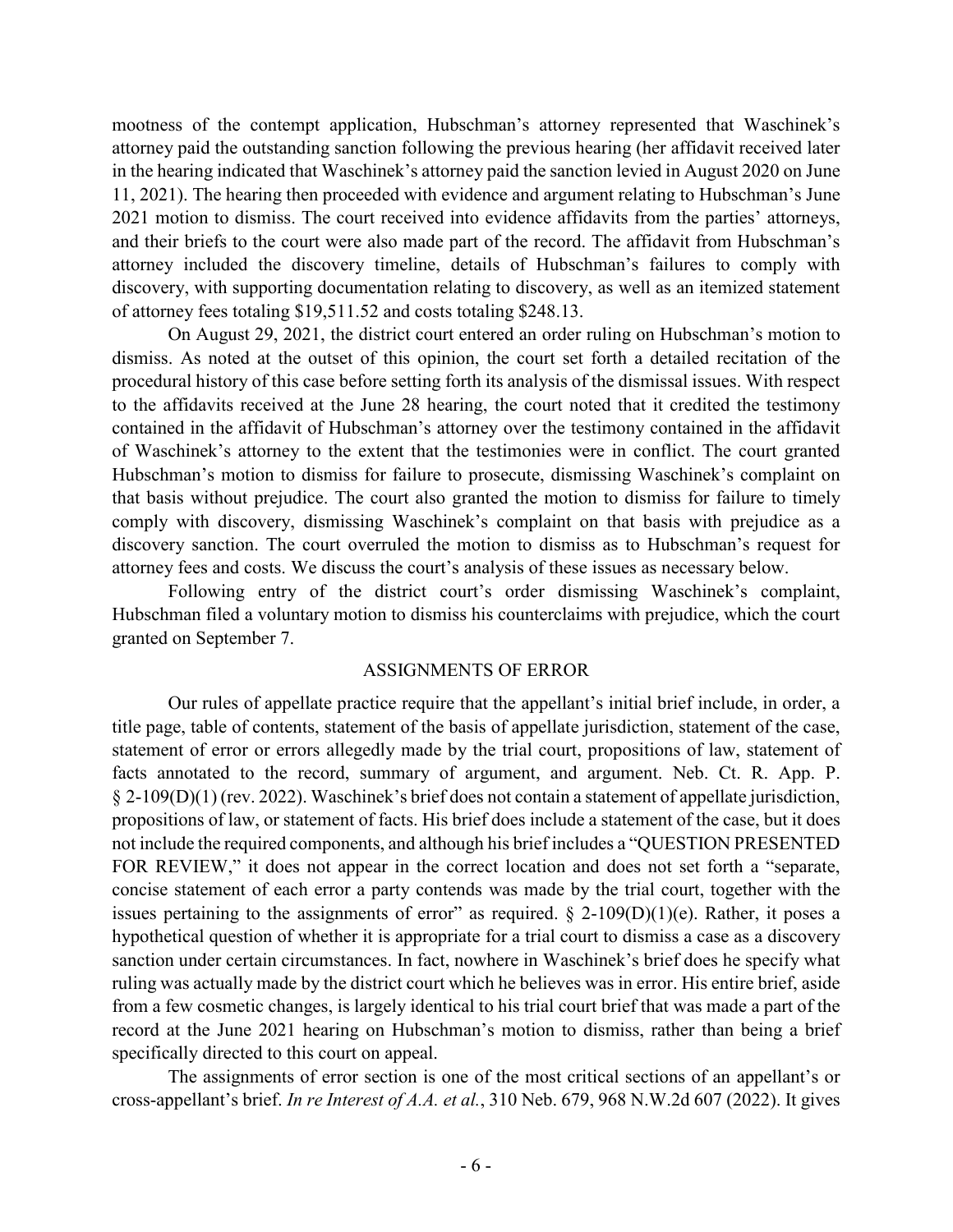the opposing party notice of what alleged errors to respond to and advises the appellate court of what allegations of error by the trial court it has been called upon to address. *Id.* Where a brief of a party fails to comply with the mandate of  $\S$  2-109(D)(1)(e), an appellate court may proceed as though the party failed to file a brief or, alternatively, may examine the proceedings for plain error. *Swicord v. Police Standards Advisory Council*, 309 Neb. 43, 958 N.W.2d 388 (2021). We have elected to review Waschinek's appeal for plain error.

On cross-appeal, Hubschman asserts that the district court erred in failing to award attorney fees and costs to him.

#### STANDARD OF REVIEW

Plain error is error plainly evident from the record and of such a nature that to leave it uncorrected would result in damage to the integrity, reputation, or fairness of the judicial process. *Id.*

Determination of an appropriate sanction for failure to comply with a proper discovery order initially rests with the discretion of the trial court, and its rulings on appropriate sanctions will not be disturbed on appeal absent a showing of an abuse of that discretion. *In re Estate of Graham*, 301 Neb. 594, 919 N.W.2d 714 (2018). A judicial abuse of discretion exists if the reasons or rulings of a trial judge are clearly untenable, unfairly depriving a litigant of a substantial right and denying just results in matters submitted for disposition. *Schmid v. Simmons*, 311 Neb. 48, 970 N.W.2d 735 (2022).

### ANALYSIS

#### *Dismissal of Waschinek's Complaint.*

The district court dismissed Waschinek's complaint for failure to prosecute the action and as a sanction for failure to timely comply with discovery. Because we find no plain error in the court's dismissal as a discovery sanction, we need not address the court's dismissal on the additional ground of failure to prosecute. An appellate court is not obligated to engage in an analysis that is not necessary to adjudicate the case and controversy before it. *Nebraska Republican Party v. Shively*, 311 Neb. 160, 971 N.W.2d 128 (2022).

The failure to comply with court-ordered discovery and the applicable sanctions are governed by § 6-337. See *Hill v. Tevogt*, 293 Neb. 429, 879 N.W.2d 369 (2016) (if parties fall short of their discovery obligations, § 6-337 allows court to sanction them). When a party "fails to obey an order to provide or permit discovery," a court in which the action is pending "may make such orders in regard to the failure as are just," which includes "[a]n order striking out pleadings ... or dismissing the action or proceeding or any part thereof, or rendering a judgment by default against the disobedient party."  $\S 6-337(b)(2)(C)$ .

The Nebraska Supreme Court has held that a party's failure to answer properly served interrogatories or to seasonably supplement discovery responses may be grounds for sanctions imposed under § 6-337. *Eletech, Inc. v. Conveyance Consulting Group*, 308 Neb. 733, 956 N.W.2d 692 (2021). Section 6-337(a)(3) provides that an evasive or incomplete answer "is to be treated as a failure to answer."

"Rule 37 sanctions serve several purposes. First, they punish a litigant or counsel who might be inclined to frustrate the discovery process. Second, they deter those who are tempted to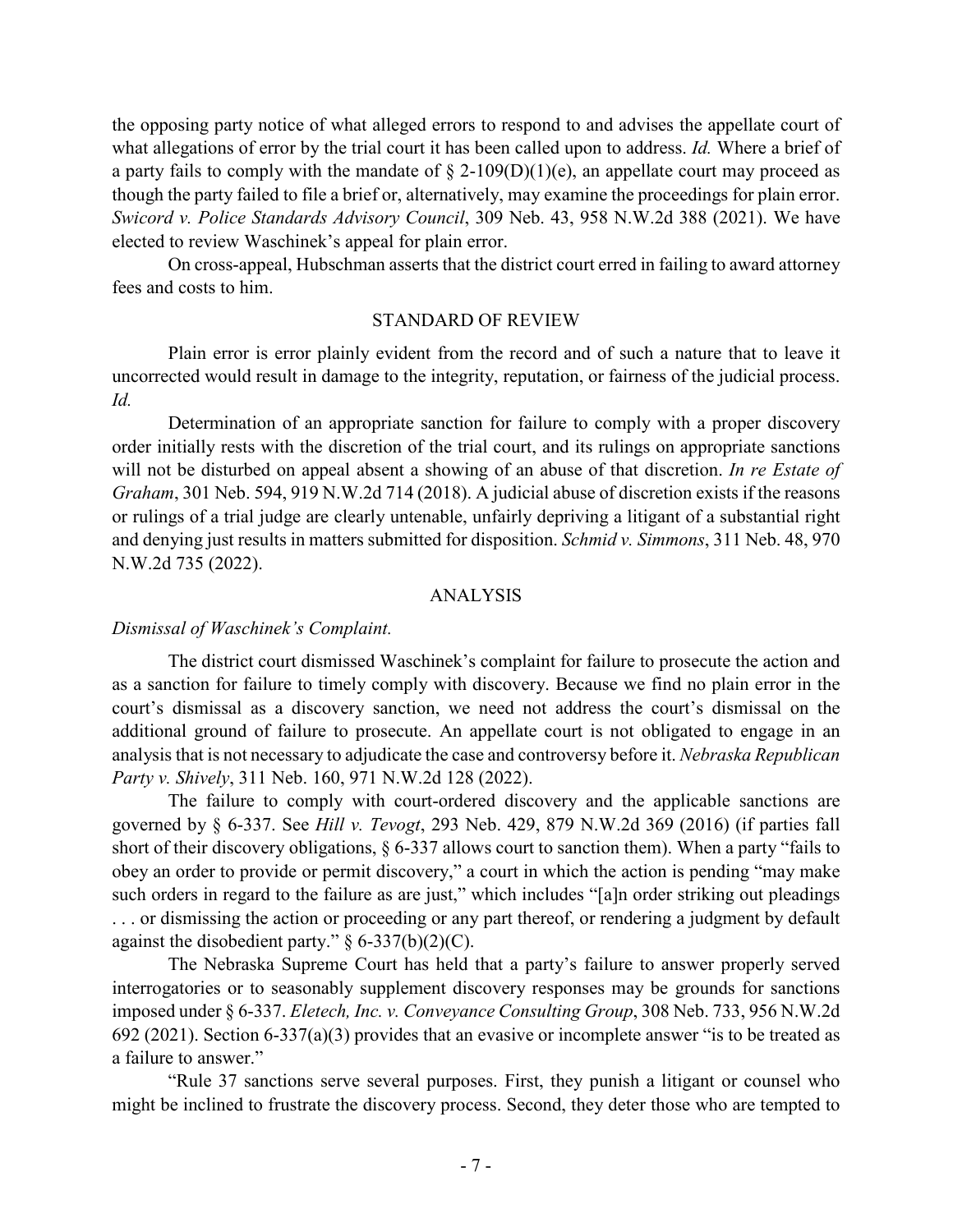break the rules. Finally, they prevent parties who have failed to meet their discovery obligations from profiting from their misconduct." *Hill v. Tevogt*, 293 Neb. at 436, 879 N.W.2d at 374 (citations omitted).

The appropriate sanction under § 6-337 depends on the facts. *Hill v. Tevogt, supra*. In determining whether a sanction under § 6-337 is appropriate, relevant factors include the prejudice or unfair surprise suffered by the party seeking sanctions, the importance of the evidence which is the root of the misconduct, whether the court considered less drastic sanctions, the sanctioned party's history of discovery abuse, and whether the sanctioned party acted willfully or in bad faith. *Eletech, Inc. v. Conveyance Consulting Group, supra*. Dismissal may be an appropriate sanction under § 6-337 for an inexcusably recalcitrant party. *Eletech, Inc. v. Conveyance Consulting Group, supra*.

In its order dismissing this case, district court found that:

[Waschinek] ha<sup>[s]</sup> repeatedly failed to participate in meaningful discovery and ha<sup>[s]</sup> continually failed to provide timely, complete, and unevasive answers to discovery, thereby forcing [Hubschman] to file repeated motions to compel discovery. Furthermore, [Waschinek] ha[s] failed to fully comply with this Court's orders compelling discovery. This Court has considered, and previously imposed, less drastic sanctions resulting from [Waschinek's] failure to comply with discovery (e.g., a \$500 sanction on [Waschinek's] counsel). [Waschinek was] on notice, since early 2019, that [his] Complaint could potentially be dismissed as a sanction for [his] discovery violations. The sanction that this Court now imposes is a direct result of [Waschinek's] repeated failure to provide full and complete discovery responses, even after this Court had sustained previous Motions to compel and for sanctions against [Waschinek]. Based upon the evidence before the Court, the Court finds the [Waschinek] ha[s] become [an] 'inexcusably recalcitrant' part[y].

Waschinek argues that dismissal of the complaint was not an appropriate discovery sanction based on the "perceived insufficient discovery" in this case, as opposed to a failure to provide any discovery at all. Brief for appellant at 8. He also argues that the circumstances do not reflect inexcusable recalcitrance on his part. Finally, he references the "one-in-a-million facts" of this case, including death of the original trial judge, withdrawal of Waschinek's original attorney, health issues of Hubschman's attorney, and the COVID-19 pandemic. Brief for appellant at 10. The district court discussed these particular factors in its analysis of dismissal for failure to prosecute, recognizing that these circumstances caused "some minor delays in the progression of the case," but the court "was not persuaded that the combination of these circumstances prevented [Waschinek] from prosecuting this matter over a span of 5<sup>1/2</sup> years." Rather, the court found that "the 'lion's share' of the delays in this case are attributable to [Waschinek's] repeated failure to provide Hubschman with discovery to which he was entitled" and that "[Waschinek's] own failures and delays resulted in [his] noncompliance." In that portion of its analysis, the court also noted the "inexplicable" fact that no depositions had been taken in this case as of the June 2021 hearing on Hubschman's motion to dismiss when Waschinek's attorney advised the court that he would still need to take Hubschman's deposition prior to trial. The court also noted that pursuant to its proposed scheduling order of May 2017, the parties had agreed that the deadline to complete fact discovery was February 2, 2018.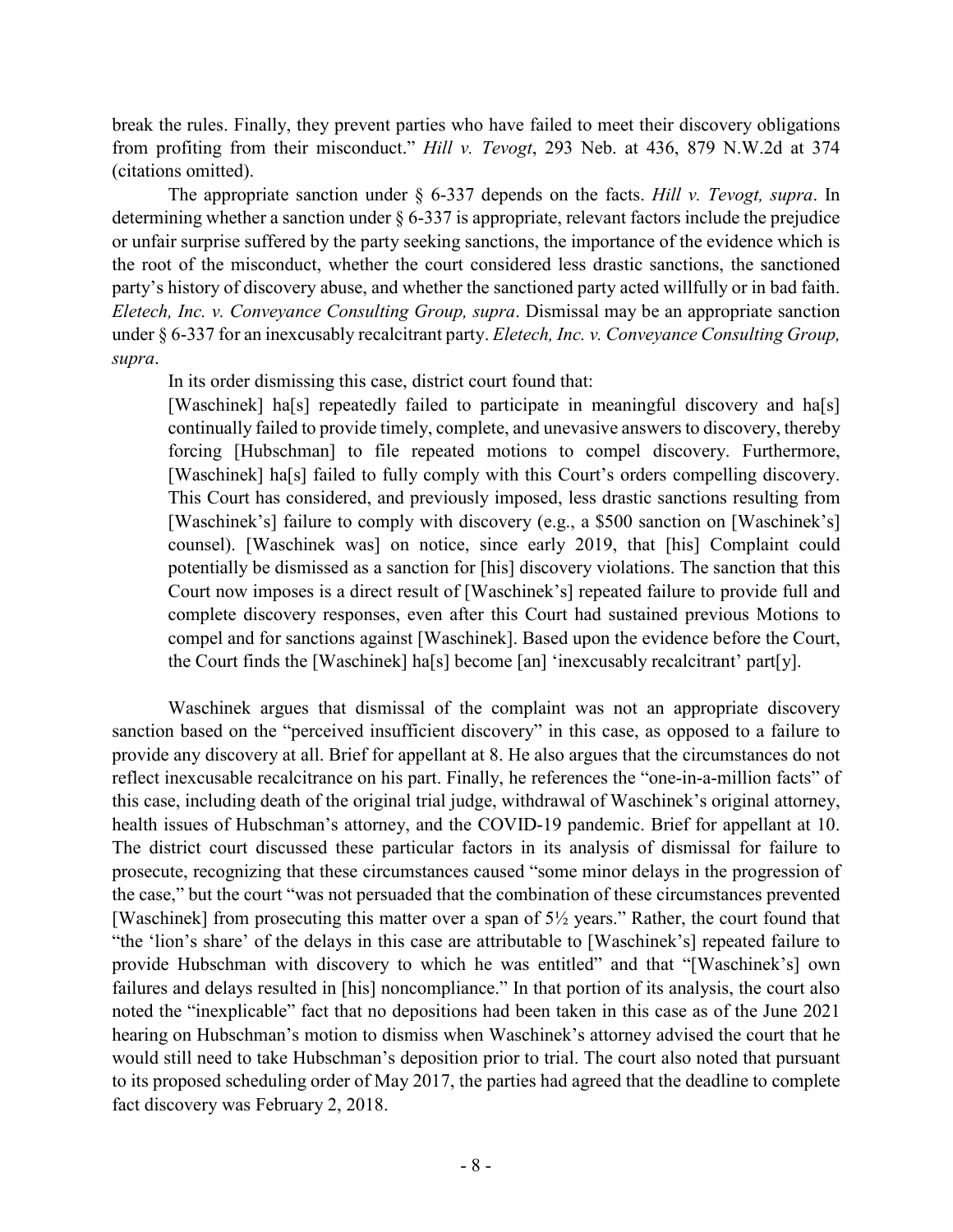Having reviewed the record in this case for plain error, we find none. Under the facts of this case, dismissal of Waschinek's complaint with prejudice was an appropriate sanction under § 6-337.

# *Failure to Award Attorney Fees to Hubschman.*

On cross-appeal, Hubschman asserts that the district court erred in failing to award attorney fees and costs to him. In his motion to dismiss, Hubschman asked the court to exercise its discretion under § 6-337 and enter sanctions against Waschinek for failure to respond to discovery by dismissing the case; to dismiss under the court's inherent powers for failure to prosecute; and to pay Hubschman's attorney fees and costs for the preparation of documents seeking to compel discovery and time discussing that issue with Waschinek's attorney. The court granted dismissal of Waschinek's complaint on both of the requested grounds, but it denied the request for attorney fees without further explanation.

We note that during the May 2021 show cause hearing, the district court requested that Hubschman's attorney provide certain information for the continued hearing date, including information about attorney fees. Specifically, the court stated:

I would want to have information regarding attorney's fees, because it does sound like some type of sanction is appropriate. I just don't know if it -- I mean, it may very well be dismissal.

If not dismissal, it's going to be a substantial monetary penalty, because . . . I'm sure [Hubschman] has incurred substantial attorney expenses in trying to get the discovery to which [he's] entitled.

In her affidavit received into evidence at the June 2021 hearing on the motion to dismiss, Hubschman's attorney stated that following preparation of materials for the hearing, Hubschman had incurred legal fees of \$19,511.52 and \$248.13 in expenses. She attached a spreadsheet showing the attorney fees incurred prior to the hearing (spreadsheet reflects entries between June 21, 2016, and June 23, 2021). Another attachment to her affidavit was a timeline showing "[t]he complete sequence of events" with items in bold type representing "matters dealing with discovery."

On appeal, Hubschman argues that an award of attorney fees was appropriate under § 6-337(a)(4), which allows for a party to apply for an order compelling discovery, and if the motion is granted,

the court shall, after opportunity for hearing, require the party or deponent whose conduct necessitated the motion or the party or attorney advising such conduct or both of them to pay to the moving party the reasonable expenses incurred in obtaining the order, including attorney fees, unless the court finds that the opposition to the motion was substantially justified or that other circumstances make an award of expenses unjust.

Although Hubschman filed multiple motions seeking to compel Waschinek to provide discovery answers and/or produce documents, the district court provided the ultimate relief of dismissal of Waschinek's complaint with prejudice as opposed to a monetary penalty. Under these circumstances, we cannot say that the district court erred in failing to award fees.